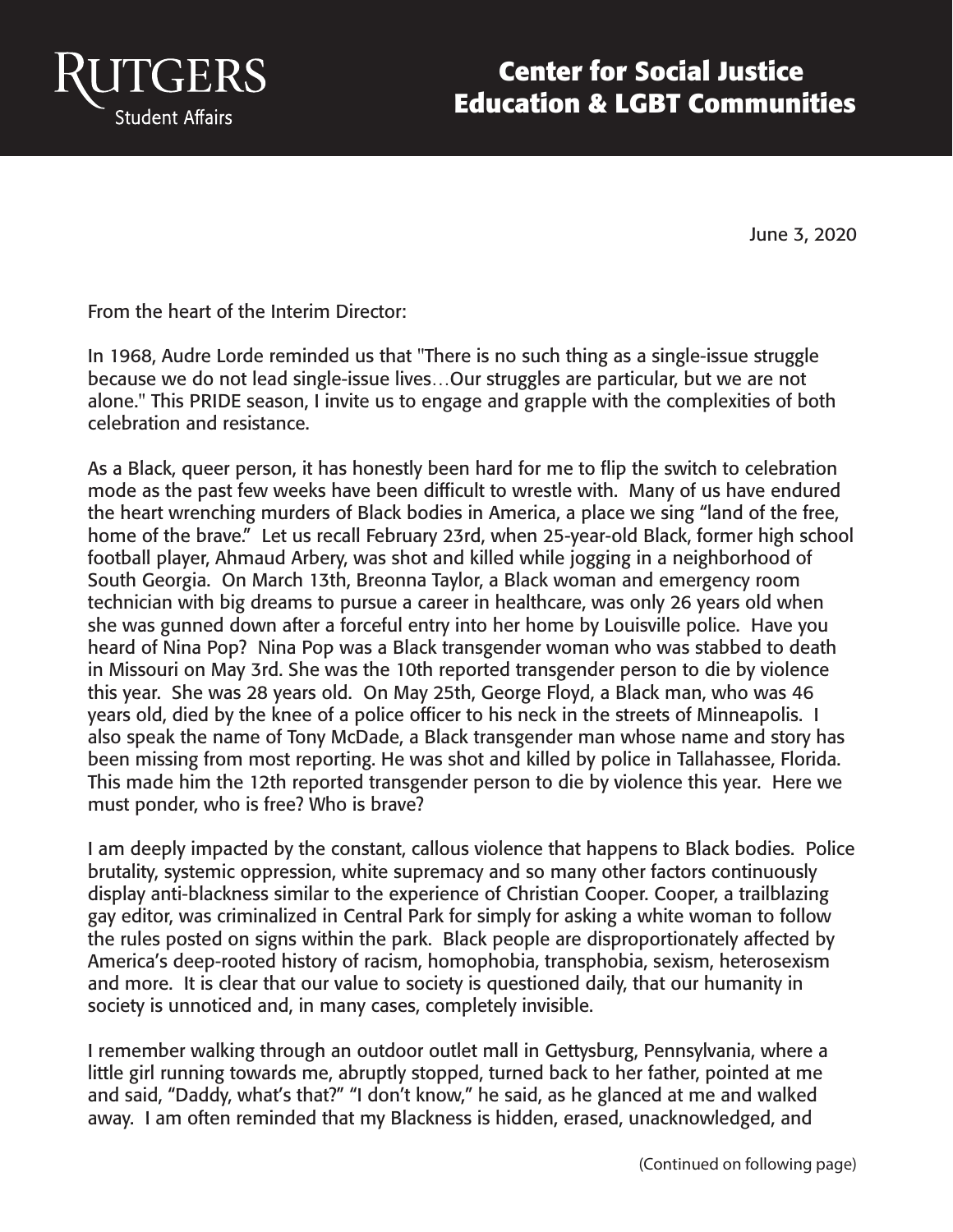

## **Center for Social Justice Education & LGBT Communities**

June 3, 2020

when seen, is still unapproachable, seemingly a threat or intimidation. It speaks to the question that trans and gender non-conforming folx often receive, "So, what are you?" These micro/macro aggressions impact our existence. So, yes, it's been a little hard to process current events while mustering the strength to raise my inclusive pride flag.

Our country is experiencing protests and riots as we seek justice for the loss of Black lives, which are not much different from the Stonewall Riots of 1969, a historical riot which sparked the movement for LGBTQIA+ rights. Trans and queer folx were extremely tired of targeted police violence and discrimination. They were mad, just like many of us are today! Queer and trans people of color led this revolutionary moment. Marsha P. Johnson, a Black transgender gay liberation activist; Sylvia Rivera, a Latinx transgender activist; and Stormé DeLarverie, a biracial butch lesbian and drag performer, were leaders among the many who participated in the revolutionary act of fighting back. Their pain turned into protest. PRIDE as it exists today, acknowledges and celebrates those of us across spectrums of gender and within LGBTQIA+ (lesbian, gay, bisexual, transgender, queer/questioning, intersex, ace/asexual, plus) identities. Nationally, the month June (for Rutgers GAYpril) highlights the narratives of our struggle-filled history while simultaneously recounting the amazing progress our activists, advocates, and community members have made over the years-to-date.

As we go through June 2020, let us hold both pain and PRIDE. Let us reflect on the abilities to channel anger into organizing, tears from trauma into healing for a healthier community, and unrest into unity for better policy making and structural changes. As a person who navigates life as Black AND queer, among many other intersecting identities, frankly, I am devastated and afraid to confidently lift both in fear of violence. I am figuring out how to mourn and dance together this PRIDE. Excuse me if I am slow to engage the happenings of the world, participate in a conversation about how I am doing, or show up at all. The truth is, I am sitting with the truth of a brave America who snatches life and freedom from Black bodies in a matter of moments. I'm taking my cues from our trailblazing activists, who have shown that it is ok to be hurt, to cry, to feel, but we must face injustices. Black, queer novelist, playwright, essayist, poet, and activist, James A. Baldwin encourages us by saying, "Not everything that is faced can be changed. But nothing can be changed until it is faced." This is a call to give bravery a new face, take risk, face adversity and change the world around us. Here are a few ways to have positive impact during these tumultuous times: